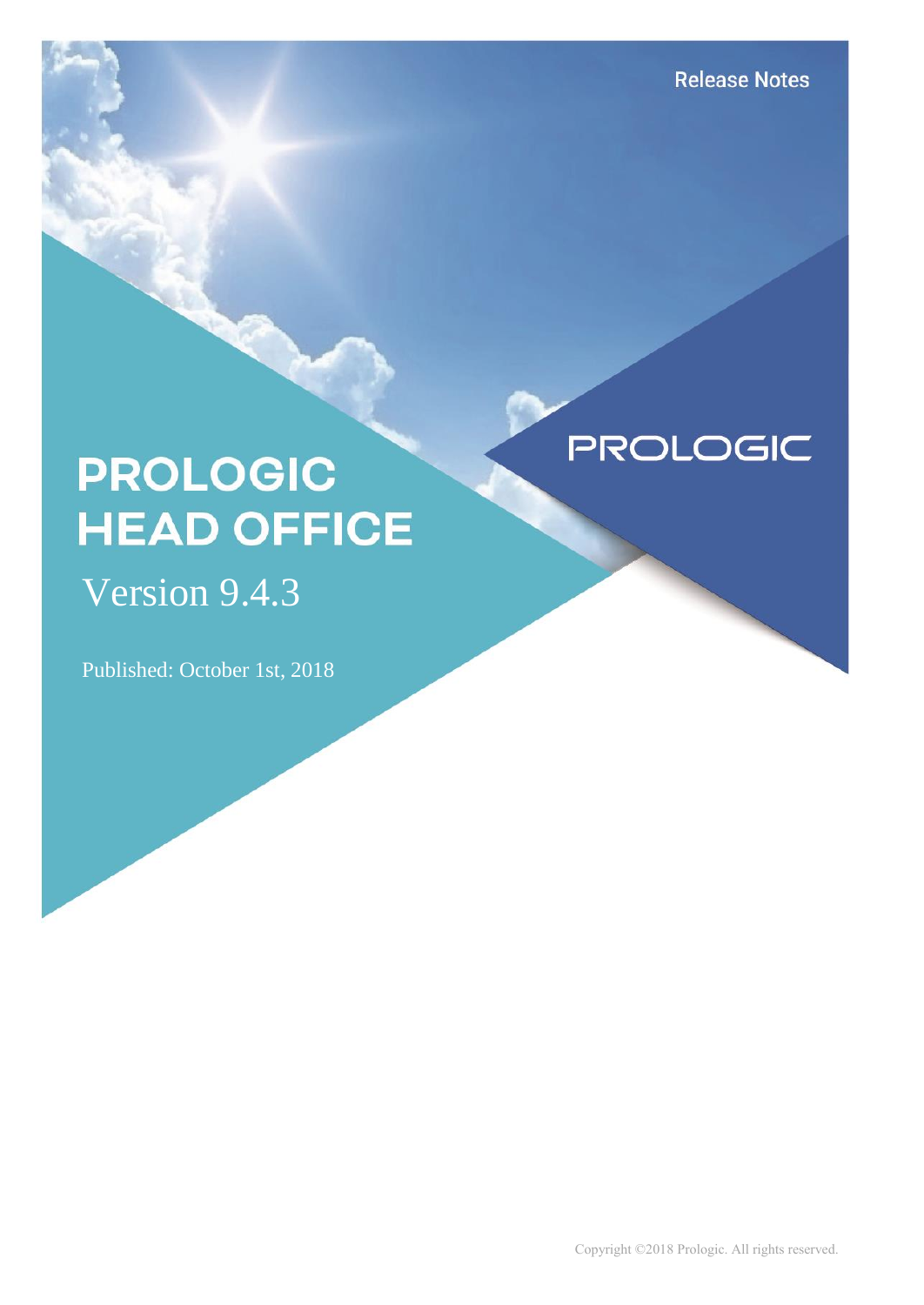#### **TABLE OF CONTENTS**

| 1. Release Overview                                        | 3        |
|------------------------------------------------------------|----------|
| 2. What's New in this Release                              | 3        |
| 3. Summary of Issues Fixed                                 | 3        |
| 3.1 Issues Fixed in v9.4.3                                 | 3        |
| 4. Prologic CIMS V9 Minimum System Requirements            | 4        |
| 4.1 Overview of CIMS V9 Architecture                       | 4        |
| <b>4.2 Server Environment Support Service</b>              | 4        |
| <b>4.3 CIMS V9 Components</b>                              | 5        |
| 4.3.1 CIMS VSB's                                           | 5        |
| <b>4.4 Server Configuration</b>                            | 5        |
| <b>4.5 Server Hardware</b>                                 | 6        |
| <b>4.6 Server Operating System</b>                         | 6        |
| <b>4.7 Oracle Versions</b>                                 | 6        |
| <b>4.8 CIMS and Oracle Linux</b>                           | 7        |
| 5. Client Setup                                            | 7        |
| 5.1 Overview                                               | 7        |
| <b>5.2 CIMS Configurations</b>                             | 8        |
| 5.2.1 CIMS Version 9                                       | 8        |
| 5.2.2 Multiple Versions of Java on a PC                    | 0        |
| <b>5.2.3 Firefox Compatibility</b>                         | 10       |
| <b>5.2.4 Internet Compatibility</b>                        | 10       |
| <b>5.2.5 Google Chrome Compatibility</b>                   | 11       |
| <b>5.2.6 Screen Resolution</b>                             | 11       |
| 5.3 Installing the Java Plug-in                            | 11       |
| 5.3.1 Java 1.7.0 Update 55<br>5.3.2 Other Versions of Java | 11       |
| <b>5.4 Certification Matrix</b>                            | 11<br>12 |
|                                                            |          |
| <b>6. Upgrade Instructions</b>                             | 13       |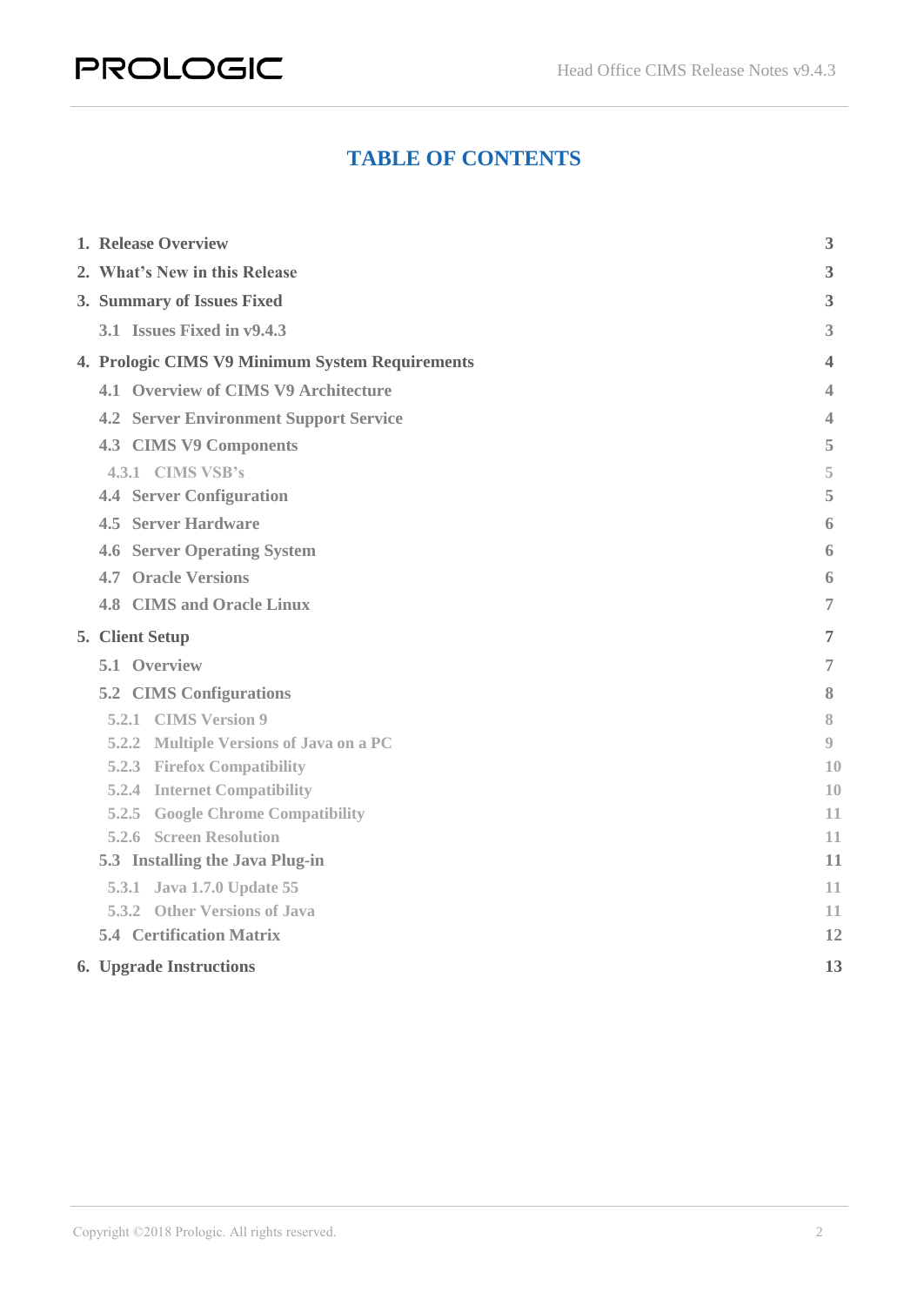## <span id="page-2-0"></span>**1. Release Overview**

Prologic Head Office CIMS Version 9.4.3 release is focused on fixing issues reported by customers in previous releases as well as internally reported issues. In order to provide the highest quality in our releases, each release is tested to the best of our ability.

This release has 5 fixes and 4 new features implemented.

| Release Version     | Prologic Head Office CIMS 9.4.3 |
|---------------------|---------------------------------|
| Release Date        | October $1st$ , 2018            |
| Release Type        | Generally Available             |
| <b>Deliverables</b> | Release Notes Documentation     |

### <span id="page-2-1"></span>**2. What's New in this Release**

- Cancel Short Picks routine is enhanced in this release to skip those picks where sales order catalogue source is specified in new control variable SHORT\_PICK\_CAT\_SOURCE\_EXCLUSIONS. Also this routine is enhanced to adjust web order payments data by the amount which was short-picked, this option is available when new control variable UPDATE\_WEB\_PAYMENTS\_FOR\_SHORT\_PICKS equals to Y. (PROLOGICCID-4178)
- CDI Pick Import process was enhanced in this release to produce more detailed error messages during validation. (PROLOGICCID-6279)
- XSOR import process was enhanced in this release to take default rank value from SOR\_IMP\_DEFAULT\_SOR\_RANK CV1A parameter. Previously it was hard-coded to 5. (PROLOGICCID-6031)
- XSOR import process was enhanced in this release to optionally fail if there is already order in CDI tables with same ID. Behavior is controlled by new CV1A parameter XSOR\_DUPLICATE\_FAIL. (PROLOGICCDID-6033)

## <span id="page-2-2"></span>**3. Summary of Issues Fixed**

<span id="page-2-3"></span>3.1 Issues Fixed in v9.4.3

Detailed below are the fixes in this release:

 When launching CIMS, the application was blocked by Java security due to an expired security certificate. This issue is fixed in this release. (PROLOGICCID-2769)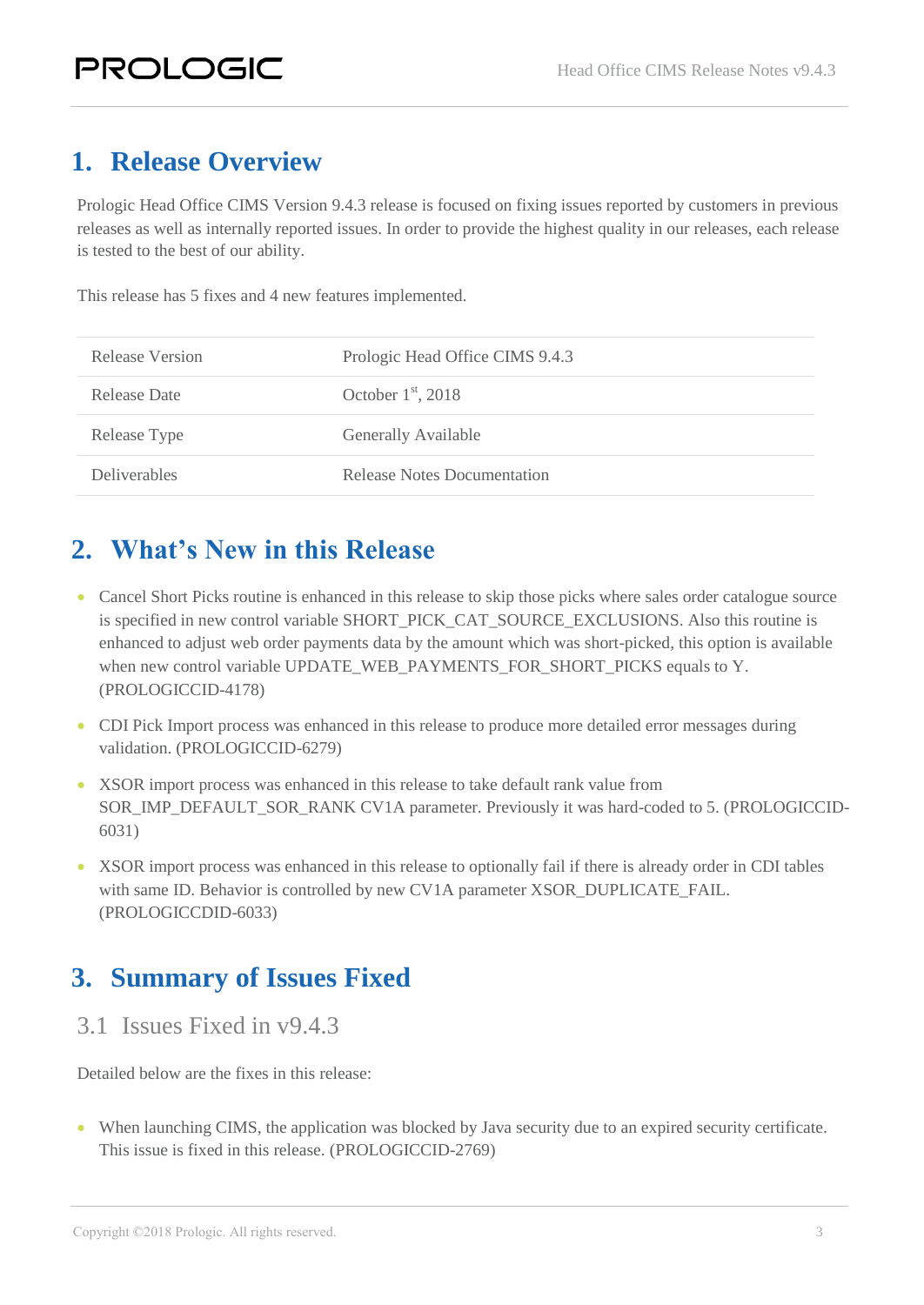- Several CIMS menu items for maintaining types for various location categories had issue when saving new entries(Factory, Supplier, Warehouse, Agent etc). This issue is fixed in this release. (PROLOGICCID-6326)
- New way of exchange rate validation for CDI Sales Order import was introduced in this release for cases when existing validation not works properly. New validation is enabled by setting CDI\_SOR\_STRICT\_EXCH\_RATE\_CHECK parameter to N. (PROLOGICCID-6357)
- WS7R Product Proportion and Redistribution screen was not restricting temporary data by current user during redistribution calculation. This issue was fixed in this release. (PROLOGICCID-6359)
- Return ID field on HS0D (Home Shopping Return) was not properly displaying values which have 7 digits and more. This issue was fixed in this release. (PROLOGICCID-6451)

## <span id="page-3-0"></span>**4. Prologic CIMS V9 Minimum System Requirements**

#### <span id="page-3-1"></span>4.1 Overview of CIMS V9 Architecture

CIMS Version 9 carries forward all the functionality of CIMS V8 into the new server environment, and is based on Oracle technologies including Oracle WebLogic, Oracle Linux and Xen VM Virtualization. In addition, Prologic has taken advantage of modern Java technologies introduced into Oracle WebLogic and Oracle Forms 12c to improve the CIMS user interface, including the many CIMS business forms and the CIMS menu system.

The key technical change is the move from a proprietary hardware platform (HPUX) to a lower cost Intel based platform running Oracle Linux, which has become the most widely implemented operating system for Oracle based systems.

A considerable amount of planning and development work has been devoted to ensuring compatibility between CIMS V9 and CIMS V8. In particular, the data migration process has been entirely automated and extensively tested for performance and data consistency. Also, the significant improvements in the UI retain compatibility with the keyboard functions, navigation and work-flows of V8.

#### <span id="page-3-2"></span>4.2 Server Environment Support Service

CIMS is an Oracle business system based on the same technology as that chosen by most tier-one retailers including Tesco, Sainsbury's, Selfridges, New Look and many others. As an Oracle product, CIMS is portable across a wide range of hardware and operating systems. In practice most Prologic customers have adopted the SES (Server Environment Support) service, which delivers a packaged, tested and proven CIMS server infrastructure.

Under the SES service, Prologic delivers the server solution within a single supply and support agreement, which covers the CIMS application, server hardware, the Oracle environment and the server operating system. Because many customers have chosen this service, Prologic has economies of scale, which provide for ongoing research and development, and in-house training and support structures that would be difficult for individual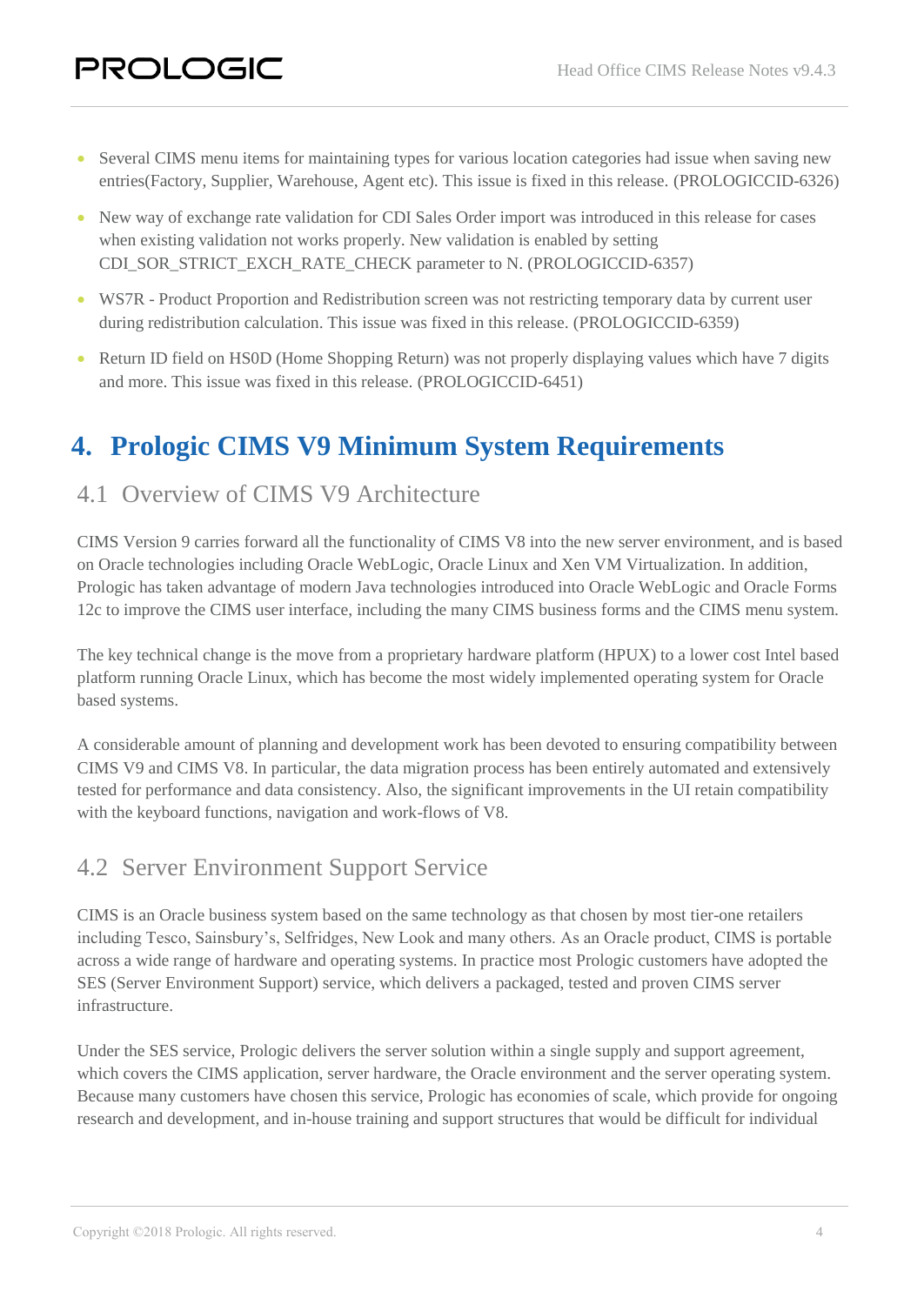customers to match. In particular, under an SES agreement, no complex in-house technical knowledge or expertise is required to operate and maintain the server environment or the Oracle database.

Prologic continues to invest in the SES service, bringing new solutions to market as hardware, operating systems and database technologies develop.

#### <span id="page-4-0"></span>4.3 CIMS V9 Components

With the launch of CIMS V9, the server environment is virtualized i.e. multiple "Virtual Server Bundles" or VSB's run on a single Intel server with the physical server resources (processor cores, memory and disk) being allocated as necessary to each VSB. The CIMS Oracle Linux servers are based on HP ProLiant equipment, and are virtualized using Oracle's Xen VM Virtualization technology.

#### <span id="page-4-1"></span>4.3.1 CIMS VSB's

The V9 CIMS environment comprises of three VSB's as follows:

- CIMS Application Server (CAS)
- CIMS Database Server (CDS)
- CIMS DataGuard Server (CDG)

The test server environment is preceded with a T, e.g. TCDS is the test CIMS server

The failover environment is preceded with an F, e.g. FCAS is the failover CIMS application

Prologic customers running older version on Sun will need to retain a HPUX server for this purpose. An upgrade is available to Sun removing this requirement.

#### <span id="page-4-2"></span>4.4 Server Configuration

In addition to the VSB's listed in the above section, provision is made for "Test/Pre-Live" instances of the CDS and CAS servers.

Depending on the customers size and redundancy & resilience requirements there are a variety of configurations of servers.

• For small customers with little then it is proposed that the CAS and CDS Server Bundles along with their associated Test server instances are installed on a single high specification Linux machine.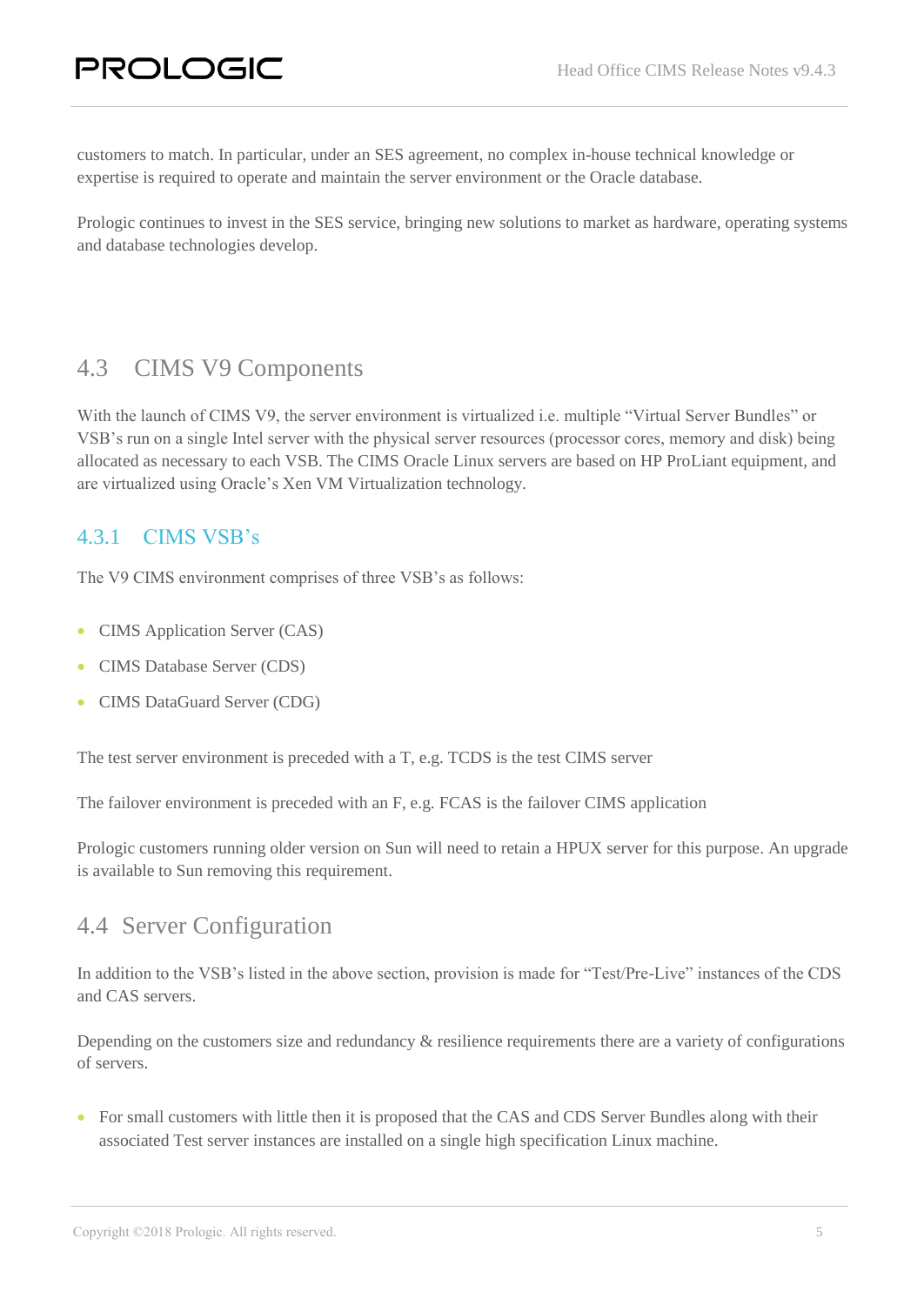- For customers with higher availability and data recovery a separate CDG server is specified as a separate physical server because it will presumably be located separately from the main CIMS server environment. This server has been increased in capacity to enable it to run all live servers in the event of a disaster scenario with the live server. (Whilst a Database License is required for the running DataGuard server, Oracle allows the concept of a failover server to be maintained without a specific Oracle license as long as this server is not live for more than 10 days in a calendar year which is adequate for the application server).
- The larger more data intensive customers may opt for an EVA with one or more hypervisors attached, this provides better performance and higher availability.

Following is a schematic example of the larger DataGuard solution displaying eight virtual servers and two

| $-12 \times 2$ Car core latel Xeon<br>• 96Gb Mormery<br>+ 4.8 To disc (2.3 To usable R.AID) |                                    |                                                |                                          |
|---------------------------------------------------------------------------------------------|------------------------------------|------------------------------------------------|------------------------------------------|
|                                                                                             |                                    | Core CIMS - Intel OradeLinux VM server         |                                          |
|                                                                                             | <b>CIMS Database Server</b><br>CDS | CIMS App' Server<br>CAS                        |                                          |
|                                                                                             | Test & pre-selease CDS<br>TCDS     | Test & pro-release CAS<br>TC AS                |                                          |
|                                                                                             |                                    | Fail over CIMS - In tel Oracle Linux VM server |                                          |
|                                                                                             | CIMS Dataguard Server<br>CDG       | Fall over Server<br>FCAS                       |                                          |
|                                                                                             |                                    |                                                |                                          |
| • 12 x 2Ghz coro Intel Xcon<br>• 96Gb Memory                                                |                                    |                                                |                                          |
| + 4.8Tb disc (2.3 Tb usable RAID)                                                           |                                    |                                                | Physical server<br><b>Logical</b> server |

physical servers that make up the CIMS V9 environment.

#### <span id="page-5-0"></span>4.5 Server Hardware

CIMS V9 SES servers are based on the HP ProLiant Xeon server family and the ProLiant DL380 servers are proposed. The DL380 packs enterprise strength computing power into a compact 2U space. The proposed DL380 is configured with the latest Xeon 6 core processors, redundant power, redundant fans, mirrored memory, embedded RAID, and full-featured remote management.

#### <span id="page-5-1"></span>4.6 Server Operating System

CIMS V9 SES servers are certified with 0VM2.2 or OVM 3.2 a Xen based virtualized operating system. The actual guest servers (VSBs) run Oracle Linux v5.11.

#### <span id="page-5-2"></span>4.7 Oracle Versions

**Oracle Database Version 12.1.0.2.0**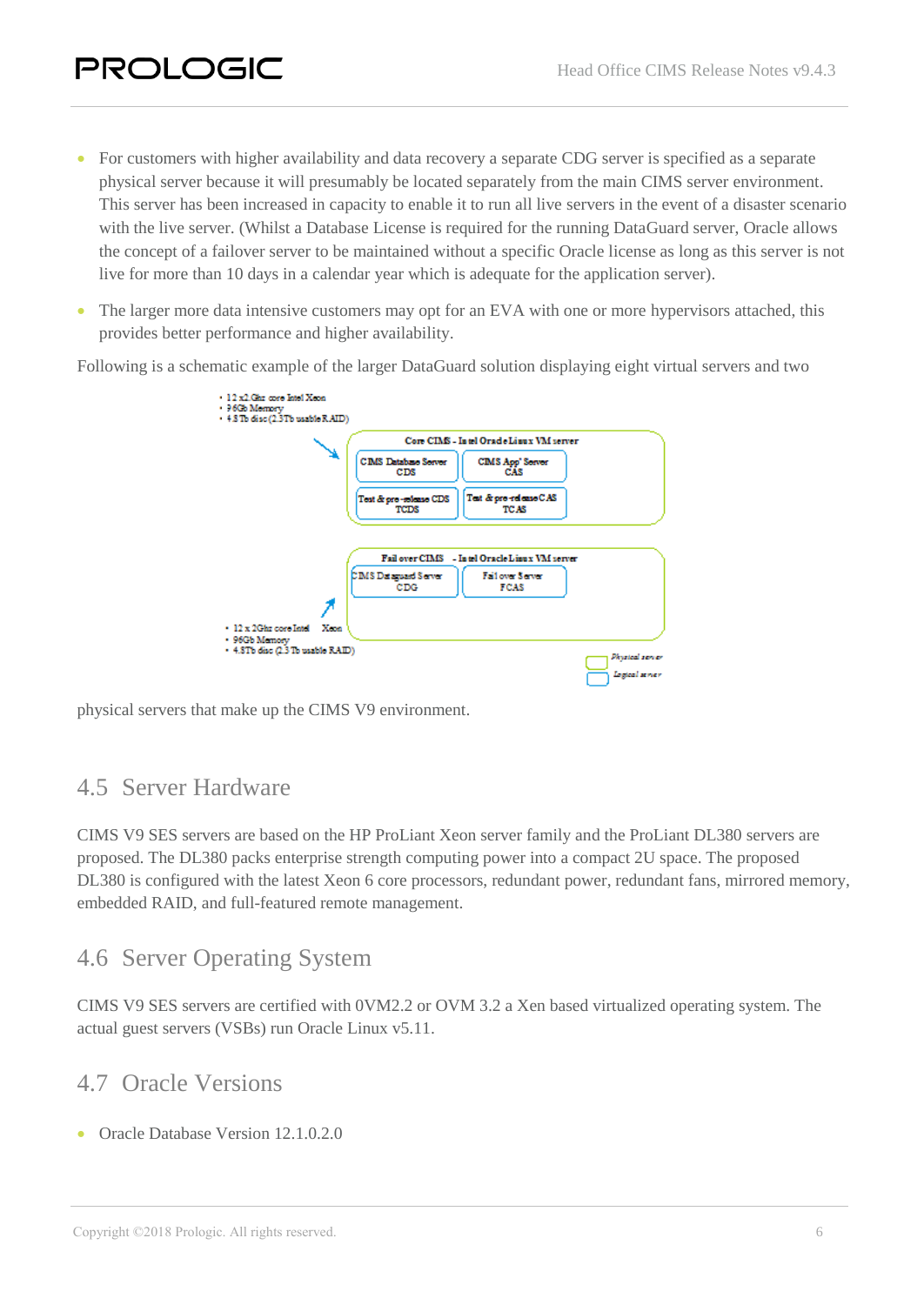• Oracle Weblogic Version 12.2.1.0.0

#### <span id="page-6-0"></span>4.8 CIMS and Oracle Linux

Oracle Linux is the operating system of choice because it has become Oracle's "first port" platform and is extremely well supported by Oracle Corporation. The Oracle Linux platform is robust and widely used in large scale database applications, and yet it has a much lower hardware price point that proprietary RISC platforms such as those from HP and IBM.

Oracle Linux combined with the Oracle's Unbreakable Enterprise Kernel, brings the latest Linux innovations to market, delivering performance, advanced scalability, and reliability for enterprise applications. The combination is:

- Fast In our tests, Oracle Linux (on Intel ProLiant Servers) deliver better than 75% improvement in performance when compared with HPUX
- Modern The operating system is state-of-the-art and Oracle Corporation continues to invest heavily in the technology.
- Scalable Delivers fine grained CPU and memory resource control optimized for Oracle, and is built and tested to run enterprise scale Oracle databases, and middleware.

Oracle reports that:

- More than 20,000 developers at Oracle use Oracle Linux to develop key Oracle products such as Oracle Database, Fusion Middleware, and E-Business Suite
- Oracle Global IT runs Oracle Linux with more that 42,000 servers supporting 4+ million external users and 84,000 internal users
- More than 4,000 leading organizations entrust their Linux support to Oracle
- Leading ISVs and infrastructure partners (including Prologic) support Oracle Linux

Any questions that there may be for Prologic Head Office release should be directed to Customer Support at [support@versata.com](mailto:support@versata.com)

## <span id="page-6-1"></span>**5. Client Setup**

#### <span id="page-6-2"></span>5.1 Overview

This document provides updated advice on the client PC browser recommendations for running CIMS Version9. The paper should be read in conjunction with the earlier advice paper on recommended browsers, which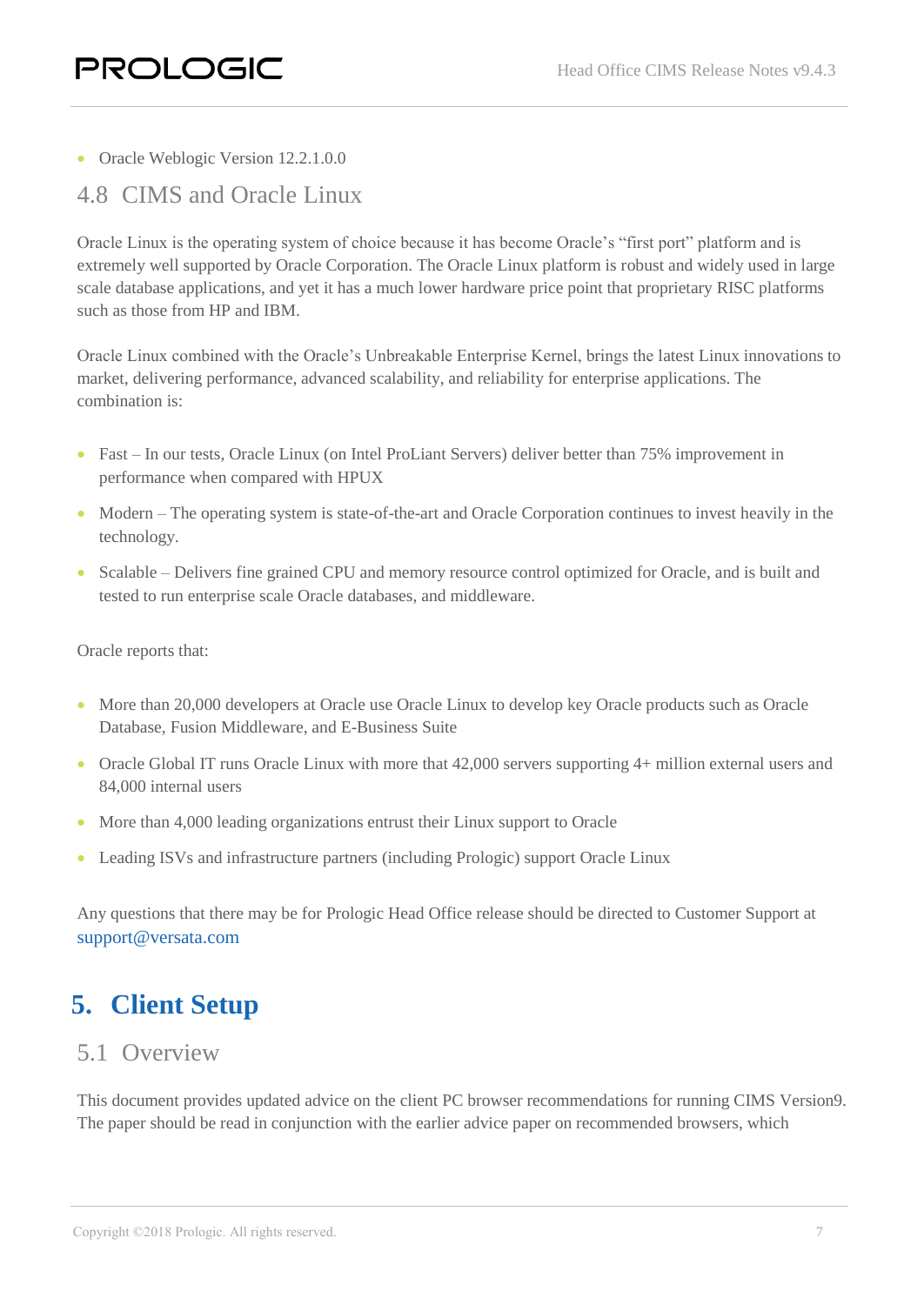provides information on screen resolutions.

CIMS Forms run in a Web browser and require the Java plug-in to be installed. Java is a standard browser plugin and is used by a wide variety of web applications. It is available on most platforms including Windows 7, Windows 8 and Linux.

While in principal, CIMS Version9 will run on a number of operating systems and through a variety of browsers (e.g. Firefox, IE etc.), only certain combinations are certified. In particular, CIMS Version9 is certified on Windows 7/8 running either Internet Explorer or Firefox.

The supported version of Java with CIMS Version9 is Java 7.0 update 55 and above. This version of Java can be installed in addition to other Java releases i.e. Java 6 update 10 or above if other business applications require another version of Java.

Other versions of Java can be used and may work but are not currently supported. If your business requires that a particular version of Java is used, then please contact your Account Manager to discuss further options.

#### <span id="page-7-0"></span>5.2 CIMS Configurations

#### <span id="page-7-1"></span>5.2.1 CIMS Version 9

Table 1 shows the supported browser and operating system to use for CIMS Version 9.

|  | Table 1 Certified Browsers and Thick Clients |  |  |
|--|----------------------------------------------|--|--|
|  |                                              |  |  |

| <b>Operating System</b> | <b>Thick Client</b>                        | <b>Support Browsers</b>          |
|-------------------------|--------------------------------------------|----------------------------------|
|                         | Microsoft Windows 7 x64 (64-bit)           | Microsoft Internet Explorer 11.0 |
| Microsoft Windows       |                                            | Firefox $31+$                    |
|                         | Microsoft Windows $8.1 \times 64$ (64-bit) | Microsoft Internet Explorer 11.0 |
|                         |                                            | Firefox $31+$                    |

In addition to the above, Table 2 shows the recommended plug-ins to use for CIMS Version 9.

#### Table 2 Certified Java Configurations

| <b>Browser</b>                   | <b>Client Platform</b> |
|----------------------------------|------------------------|
| Microsoft Internet Explorer 11.0 | Java $1.7.0$ 55+       |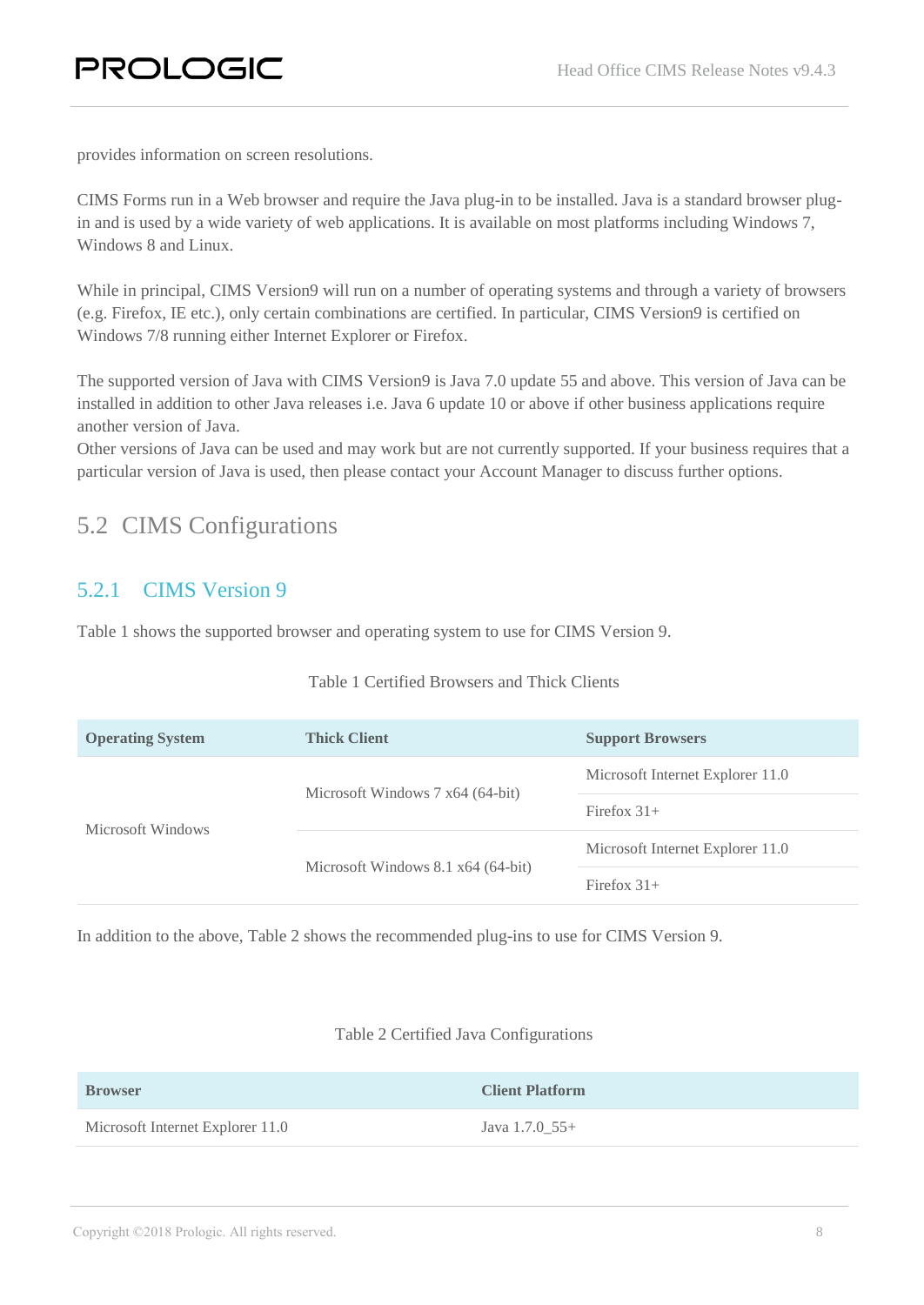## PROLOGIC

Firefox 31+ Java 1.7.0 55+

Although, earlier version of Internet Explorer and Firefox are supported, Prologic recommends that customer PC estates are upgraded to use a minimum IE 11.0 or Firefox 31. The CIMS Application Server will be configured to use Java 1.8.0\_77 by default. If other Java versions listed in the table above are required to use either across the PC estate or in addition to the default version then please contact Prologic who can then make the changes to the CIMS Application Server configuration.

#### <span id="page-8-0"></span>5.2.2 Multiple Versions of Java on a PC

In Java 6 update 10, Sun introduced a mechanism for running multiple versions of Java on a client PC. Therefore, if different versions of Java are required on the client PC due to other business applications then Java 6 update 10 or above should be installed on the PC.

When launching CIMS, a warning may be displayed in which the user will be prompted to click "Run" to launch CIMS using the earlier version of Java. If the user clicks "Cancel" then CIMS will be launched using the latest version of Java on the PC.

If a warning is not displayed then you should check that the next generation functionality is enabled in the Java Console on the client PC. This can be checked using the following steps:

- 1. Select Start within the Windows client machine
- 2. Select the Control Panel
- 3. Double click on Java Control Panel
- 4. Select the Advanced tab in Java Control Panel
- 5. Scroll to Java Plug-in entry
- 6. Check that the check-box for "Enable next-generation Java Plug-in" is checked
- 7. Select OK
- 8. Restart the Windows client machine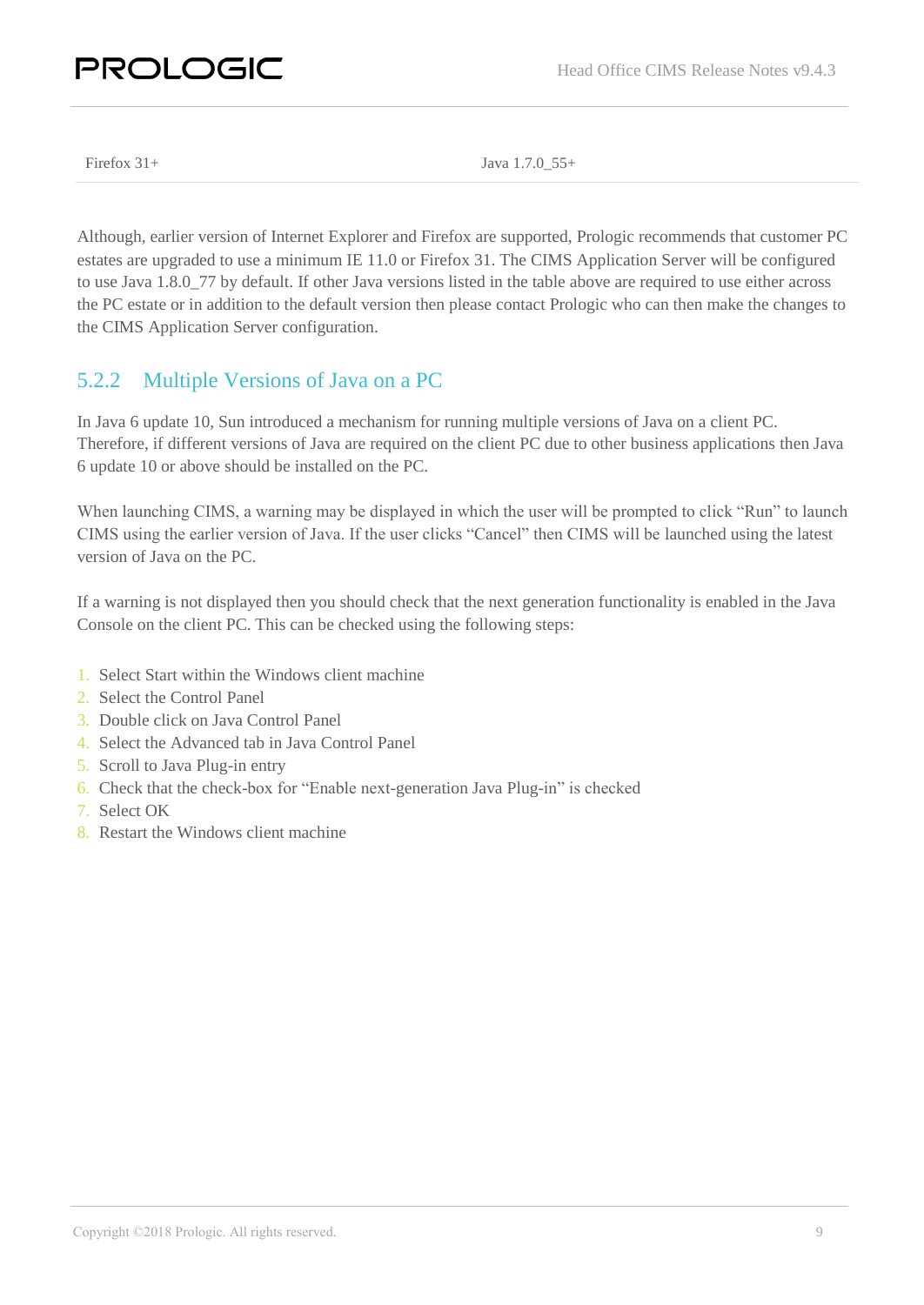If the warning is not displayed, then you can check that the correct version of Java is being used by right clicking on the Java icon in the system tray on the PC, (i.e. the coffee cup), and click "About Java Technology". This will display a dialog box, which should show that the main version is Java 6, but the earlier version is running. If this is not the case, please contact Prologic Support who will check the CIMS Application Server configuration.

#### <span id="page-9-0"></span>5.2.3 Firefox Compatibility

CIMS has been tested in versions of Firefox versions above 31.

Starting in Firefox 31 you need to have Java 7 Update 55 or above installed on the PC. For more information about this change, see the following Java article: [http://www.java.com/en/download/faq/firefox\\_newplugin.xml](http://www.java.com/en/download/faq/firefox_newplugin.xml)

For details of other Java-related issues when using Firefox please see the following Mozilla article: [http://support.mozilla.com/en-US/kb/Java-related+issues](https://support.mozilla.com/en-US/kb/Java-related%20issues)

and the following Java article: [http://www.java.com/en/download/help/index\\_using.xml](http://www.java.com/en/download/help/index_using.xml)

Further notes on using the Java plugin with Firefox can be found on the Mozilla website: <http://support.mozilla.com/en-US/kb/Using+the+Java+plugin+with+Firefox>

#### <span id="page-9-1"></span>5.2.4 Internet Compatibility

CIMS has been tested in versions of Internet Explorer version 11. For details of how to install Java in Internet Explorer please see the following article: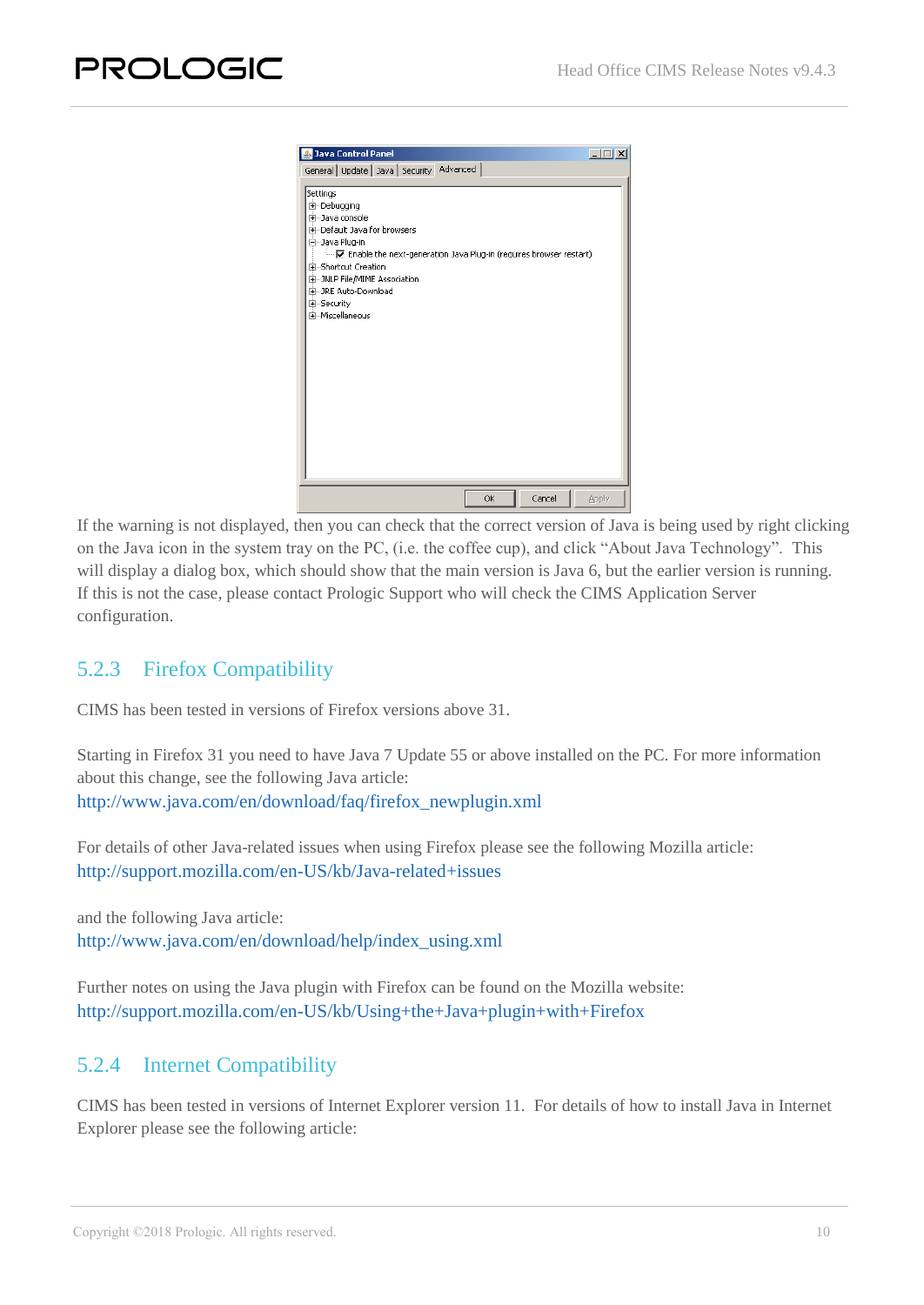#### <https://support.microsoft.com/en-us/help/17431/windows-internet-explorer-install-java#ie=ie-11>

There are no known issues at this time when using Internet Explorer.

IE 8 and above does seem to work with CIMS though they are not certified versions.

#### <span id="page-10-0"></span>5.2.5 Google Chrome Compatibility

Google has removed NPAPI support from Chrome in 2015, thus effectively dropping support for Silverlight, Java, Facebook Video and other similar NPAPI based plugins. So CIMS will no longer work on chrome. Chrome version 45+ can be used however when using java webstart.

Instead, we recommend Firefox and Internet Explorer as longer-term options.

#### <span id="page-10-1"></span>5.2.6 Screen Resolution

The recommended minimum screen resolution for a standard 19" monitor remains at 1152 x 864 which ensures that the CIMS Forms (optimized for this resolution and above) are displayed on screen in full without scrollbars (CIMS will of course run at other resolutions).

#### <span id="page-10-2"></span>5.3 Installing the Java Plug-in

#### <span id="page-10-3"></span>5.3.1 Java 1.7.0 Update 55

The Java 1.7 update 5 software is the minimum requirement for running CIMS which can be downloaded from the Java website: [http://www.oracle.com/technetwork/java/javase/downloads/java-archive-downloads](http://www.oracle.com/technetwork/java/javase/downloads/java-archive-downloads-javase7-521261.html#jre-7u55-oth-JPR)[javase7-521261.html#jre-7u55-oth-JPR](http://www.oracle.com/technetwork/java/javase/downloads/java-archive-downloads-javase7-521261.html#jre-7u55-oth-JPR)

The software should be installed using an Administrator account prior to upgrading to CIMS Version 9. Java version 1.8.x.x will also work with CIMS Version 9.

#### <span id="page-10-4"></span>5.3.2 Other Versions of Java

If your business applications require earlier or later Java versions to be used then please ensure that you have Java Version 6 Update 10 or later installed to enable multiple Java versions to be run on the PC.

The latest version of Java can be downloaded from the Java website at: <http://www.java.com/en/download>

Whilst it might be possible to use other versions of Java to run CIMS, only the versions detailed in this document have been certified by Oracle to run the version of Oracle Forms that is used in CIMS Version 9.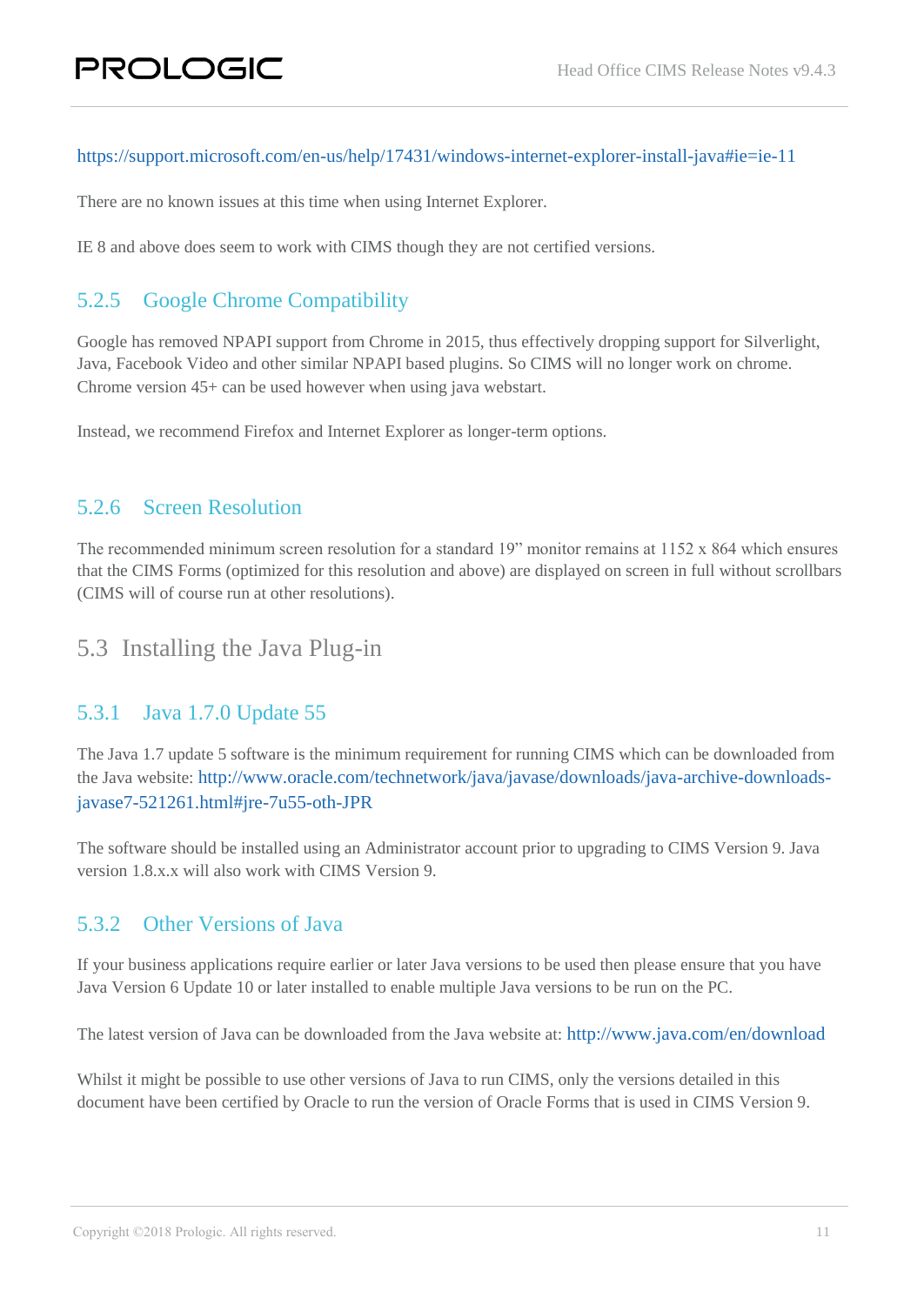## <span id="page-11-0"></span>5.4 Certification Matrix

| <b>Supported Browsers</b>                                                          | <b>Java Plugin (JRE)</b><br><b>Applicable to</b><br><b>Oracle Forms*</b> | <b>Exceptions and Additional Information</b>                                                                                                                                                                                                                                                                                                                                                                                                                                                                                                                                                                                                                                                             |
|------------------------------------------------------------------------------------|--------------------------------------------------------------------------|----------------------------------------------------------------------------------------------------------------------------------------------------------------------------------------------------------------------------------------------------------------------------------------------------------------------------------------------------------------------------------------------------------------------------------------------------------------------------------------------------------------------------------------------------------------------------------------------------------------------------------------------------------------------------------------------------------|
| Microsoft Internet<br>Explorer 11.*                                                | <b>JRE</b><br>$1.7.0\_55+$<br>$1.8.0\_51+$                               | Browser support is no longer based on Operating Systems<br>but strictly tied to the browser themselves, no matter which<br>Operating Systems they are installed on.                                                                                                                                                                                                                                                                                                                                                                                                                                                                                                                                      |
| Google Chrome 45+                                                                  | <b>JRE</b><br>$1.7.0\_55+$<br>$1.8.0 - 51 +$                             | Browser support is no longer based on Operating Systems<br>but strictly tied to the browser themselves, no matter which<br>Operating Systems they are installed on.<br>When using Chrome with Java plug-in for Oracle Forms,<br>WebCenter Content Product Line and EDQ, refer to the<br>Chrome FAQs on the Java website.<br>Oracle Forms can only be used with Chrome when using<br>$\bullet$<br>Java Web start.                                                                                                                                                                                                                                                                                         |
| Mozilla Firefox $31+$                                                              | <b>JRE</b><br>$1.7.0\_55+$<br>$1.8.0 - 51 +$                             | Browser support is no longer based on Operating Systems<br>but strictly tied to the browser themselves, no matter which<br>Operating Systems they are installed on.                                                                                                                                                                                                                                                                                                                                                                                                                                                                                                                                      |
| Apple Safari 8.*                                                                   | <b>JRE</b><br>$1.7.0\_55+$<br>$1.8.0\_51+$                               | Browser support is no longer based on Operating Systems<br>but strictly tied to the browser themselves, no matter which<br>Operating Systems they are installed on.<br>For SOA support on Safari 8.*, refer to 'Safari Browser -<br>Links tab missing and Decision Properties Overlaps with<br>Actions' and '[SAFARI] 2 <sup>ND</sup> RIGHT CLICK OPTION IS<br>NOT WORKING IN LHN' in the 'Known Issues for Oracle<br>SOA Products and Oracle BPM Products for 12c Release 1<br>$(12.2.1.0.0)$ ' documentation                                                                                                                                                                                           |
| *Java Plugin (JRE)<br>Applicable to Forms<br>(minimum JRE version for<br>browsers) |                                                                          | Refer to the vendor's website for information on the<br>$\bullet$<br>minimum JRE version that is supported for a browser. For<br>example, for the minimum Sun JRE 7 version that is<br>supported for a browser, refer to the Oracle website. Oracle<br>Fusion Middleware supports the vendor specified minimum<br>JRE version as long as it is equal to or greater than the JRE<br>version that is specified in the Oracle Fusion Middleware<br>certification matrix. If the vendor specified minimum JRE<br>version for a browser is greater than the Oracle Fusion<br>Middleware specified version, then the vendor specified<br>version supersedes the Oracle Fusion Middleware specified<br>version. |